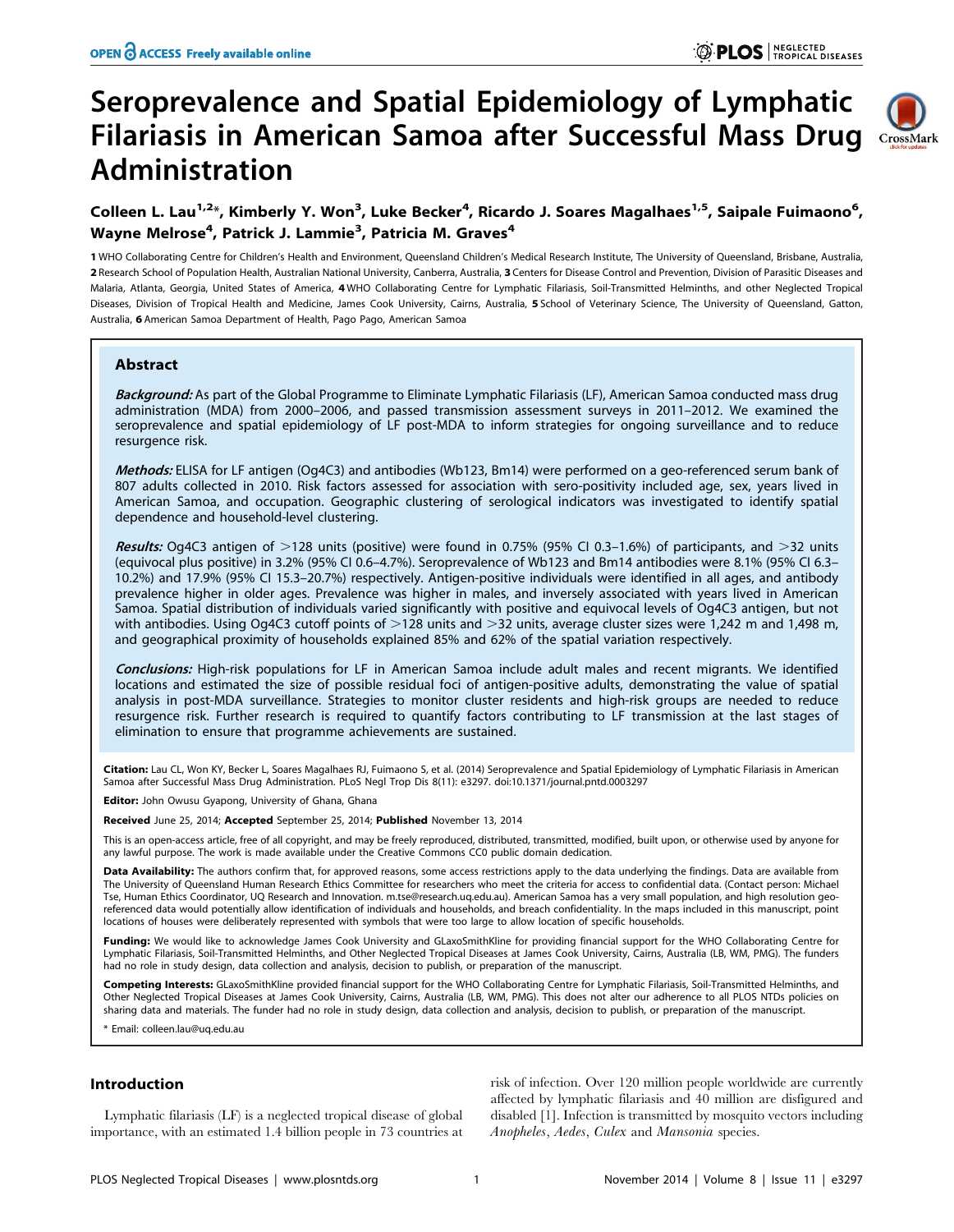## Author Summary

Lymphatic filariasis (LF) is caused by infection with filarial worms that are transmitted by mosquito bites. Globally, 120 million people are affected, and 40 million are disfigured and disabled by complications such as severe swelling of the legs (elephantiasis). The Global Programme to Eliminate LF (GPELF) aims to interrupt disease transmission through mass drug administration (MDA), and to control illness and suffering in affected persons. In American Samoa, significant progress has been made towards LF elimination, and antigen prevalence has dropped from 16.5% in 1999 to  $\leq$ 1% in 2011/2012 after seven rounds of MDA. Current challenges include identification of any residual hotspots of ongoing transmission, and effective strategies for early identification of any resurgence. Our study examined the prevalence and spatial distribution of LF antigens and antibodies in American Samoan adults to improve understanding of LF transmission in an area of low prevalence, develop tools and strategies to more accurately verify interruption of transmission, and provide evidence-based guidance for future elimination strategies in American Samoa.

The Pacific Programme for Elimination of Lymphatic Filariasis (PacELF) was formed in 1999, and as part of the Global Programme to Eliminate LF (GPELF), aimed to eliminate the disease as a public health problem in 22 Pacific Island countries and territories (PICTs) by 2020 [2]. The Programme in the Pacific covers over 3000 islands and 8.6 million people, and consists of two strategies: firstly, to interrupt transmission through mass drug administration (MDA) using albendazole and diethycarbamazine (DEC) and secondly, to control morbidity and disability of affected persons [2]. Baseline surveys conducted in 1999 and 2000 determined that 11 PICTs were endemic for LF, five partially endemic, and six non-endemic [2]. Since then, variable progress has been made towards reducing prevalence and interrupting transmission on different islands [3], but significant success has been achieved in the Samoan Islands, particularly in American Samoa.

Before the 1960s, both Samoa (formerly called Western Samoa) and American Samoa had high prevalence  $(\sim 20\%)$  of lymphatic filariasis [4,5]. Multiple rounds of MDA in the 1960s had considerable impact and reduced the prevalence of microfilaraemia to less than 2%, but neither Samoa nor American Samoa managed to achieve sustained interruption of transmission at that time [6–9]. By 1999, antigen prevalence of 16.5% ( $N = 3018$ ) was recorded in American Samoa and  $4.5\%$  (N = 7006) in Samoa. In American Samoa, after seven rounds of MDA from 2000–2006, antigen prevalence dropped to  $2.3\%$  (N = 1881) in 2007 in a community cluster survey that involved all age groups [10].

Current WHO guidelines [11] recommend that in areas where W. bancrofti is endemic and Aedes is the principal vector, the target threshold for post-MDA transmission assessment surveys  $(TAS)$  is  $\leq$ 1% antigenaemia. Based on this target and sample sizes, critical cutoff values are calculated so that evaluation units have at least a 75% chance of passing if the true prevalence of antigenaemia is 0.5%, and no more than 5% of passing (incorrectly) if the true prevalence is  $\geq 1\%$ . For evaluation units where the number of antigen-positive individuals is below the critical cutoff value, no further MDA is recommended because of the low risk of continuing transmission. For areas where Anopheles or Culex is the principal vector, the target threshold is  $\langle 2\%$ antigenaemia.

American Samoa passed transmission assessment surveys (TAS) in 2011–12, designed to determine whether antigen prevalence using the ICT card test in 6 to 7 year old children was less than 1% [11]. The surveys found two ICT-positive children  $(N = 949,$ included 25 of 26 schools, critical cutoff of 6) on the main island of Tutuila and the adjacent island of Aunu'u, and  $0\%$  (N = 37, census at all schools) in the remote Manu'a islands [12]. In Samoa, TAS conducted in 2013 in three evaluation units  $(N = 3,585)$  found that while two units passed established targets, one unit (northwest Upolu) failed with 19 positives  $(N = 1,271,$  critical cutoff of 7) and further MDA was recommended [13].

The historical high risk of resurgence in the Samoan islands is likely to be related to a combination of factors, including poor MDA coverage and low compliance [14]; both day and nightbiting mosquito vectors (including Aedes polynesiensis and Aedes samoanus) that are highly efficient at transmitting LF [15,16]; and intense environmental drivers for transmission such as the tropical climate, high rainfall, abundance of suitable mosquito breeding sites, and outdoor lifestyle. Samoa and American Samoa were historically and ethnically one nation, divided into two separate political entities in 1899. There are continuing strong family, cultural, and economic links between the Samoan islands, with associated frequent high-volume travel (often for extended periods) and cross-migration. Reintroduction of parasites by infected travellers could therefore play an important role in potential resurgence [8,17].

Previous studies in Samoa and Haiti found significant microspatial clustering of infection in areas of low prevalence, suggesting the potential for small residual foci of transmission at the neighbourhood scale even though overall average prevalence in an evaluation unit might be less than 1% [18,19]. Such findings could potentially have significant implications for post-MDA surveillance strategies in certain epidemiological settings.

The WHO and GPELF have identified a number of knowledge gaps, key challenges and operational research priorities for LF elimination, including: i) the significance of residual microfilaraemia and antigenaemia in communities where the target threshold level has been achieved through MDA; ii) rapid identification of high-prevalence areas and development of strategies for dealing with them; and iii) development and standardization of costeffective strategies for post-MDA surveillance [20]. While the initial phases of the programme focused mostly on developing guidelines, initiating and implementing country activities, and scaling up MDA rapidly to aim for full coverage, the latter phases require more attention towards ensuring a successful ending [21]. The sustained success of elimination programs depends on careful monitoring for potential resurgence post-MDA, particularly where there are residual foci with high prevalence, and where resurgence has historically proven to be a problem despite achieving low prevalence rates. The priorities in the endgame phase of LF elimination therefore include: i) intensive targeted studies of transmission thresholds, ii) new tools and strategies to accurately verify when transmission has been interrupted; and iii) effective post-intervention surveillance, monitoring, and evaluation to ensure timely detection of resurgence [21]. Additionally, as countries move closer to elimination, increasingly specific strategies and technical support are needed because of differences in local settings, needs, resources, constraints, and challenges [21]. Furthermore, as prevalence drops to very low levels after successful MDA, increasingly statistically robust surveillance strategies will be required to identify any ongoing transmission, particularly if confined to small geographic foci.

Currently, TAS typically include young children and do not provide any information on adults. Adults are the main reservoirs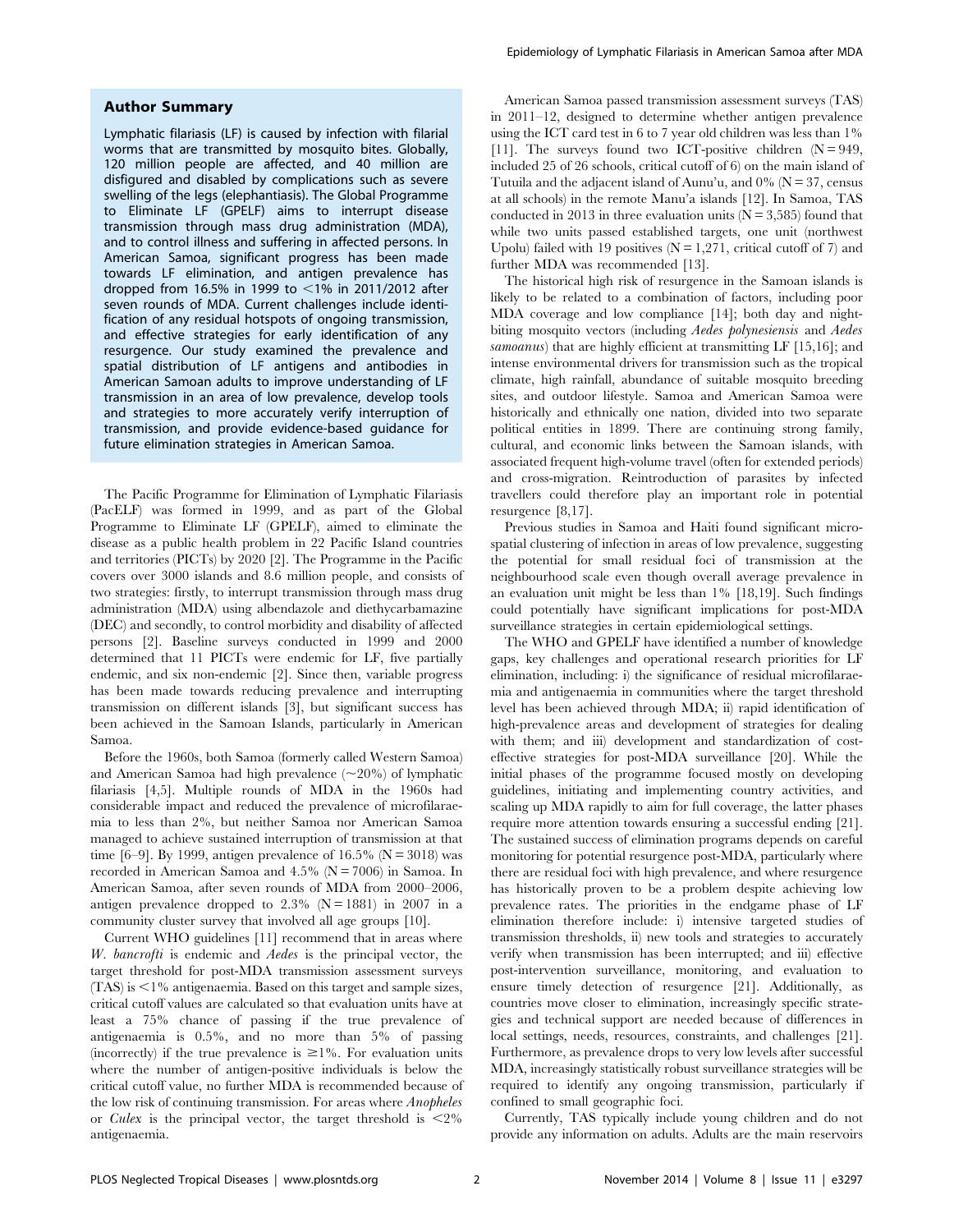of any residual infections and are also susceptible to new infections, so surveillance of adults in the post-MDA phase of elimination programs could provide valuable information for identifying residual foci and detecting early resurgence. The current WHO guidelines encourage cost-efficient methods for post-MDA surveillance, such as the integration of LF surveillance activities with other population-based surveys as well as opportunistic screening of groups such as military recruits, hospital patients, and blood donors for microfilaraemia, antigenaemia, or antibodies [11]. Such activities will become increasingly important for GPELF as more countries reach elimination targets and move into the surveillance phase, but there is currently a paucity of evidence-based guidelines for conducting these activities or interpreting the findings.

We examined the seroprevalence of LF antigens and antibodies in American Samoan adults in 2010 to complement the results of TAS conducted in young children in 2011–2012, with the goal of providing a more complete picture of the status of LF in American Samoa after successful MDA. We used a serum bank and associated geo-referenced database to determine the seroprevalence of LF antigen and antibodies in adults, examine the spatial epidemiology of infection post-MDA, and identify any possible residual foci of infection and/or high-risk populations that might require targeted surveillance and monitoring. Our study aimed to address some of the knowledge gaps identified by WHO and GPELF by improving understanding of LF transmission in an area of low prevalence, explore the value of adult serological data for surveillance after successful MDA, develop new tools and strategies to more accurately verify interruption of transmission, and provide evidence-based guidance for future surveillance strategies in American Samoa.

## Methods

## Study location and setting

American Samoa consists of a group of remote islands in the South Pacific: the main island of Tutuila, the adjacent island of Aunu'u, and the remote Manu'a group of islands (Ta'u, Ofu, and Olosega). The census population in 2010 was approximately 56,000 [22], with over 90% residing on Tutuila, mostly in coastal villages. American Samoa has a tropical climate and is one of the wettest inhabited places in the world (average annual rainfall of over 3,000 mm), with rugged islands that include mountains, valleys, tropical rainforests, wetlands, fringing reefs, and lagoons.

Wuchereria bancrofti is the only filarial worm species found in American Samoa, and mosquito vectors include the highly efficient day-biting Aedes polynesiensis and night-biting Aedes samoanus.

#### Serum bank and associated data

A serum bank was collected for a leptospirosis study in American Samoa in 2010 (four years after the last effective round of MDA for LF), and detailed description of the study design has been previously reported [23,24]. Briefly, in Tutuila and Aunu'u, the study used a spatial sampling method that systematically selected households from a geo-referenced database of all houses on the islands. Sampling was designed to ensure maximum spatial dispersion over the study area to optimise geospatial analysis. In the very sparsely populated Manu'a Islands, the spatial sampling method was impractical, and non-random convenience sampling was used. The study included 807 adults (aged 18 to 87 years, 52.4% males) from 659 households in 55 villages on all five inhabited islands; 721 (89.3%) lived on the main island of Tutuila, and 555 (68.8%) had lived in American Samoa for their entire life.

During the serum bank collection, the primary place of residence of each participant was geo-located using detailed village maps obtained from the American Samoa GIS User Group [25]. Questionnaires were used to obtain demographic data from participants, and were conducted by a team of interviewers who were fluent in both English and Samoan. The serum bank was highly representative of the adult population of American Samoa in both age and geographic distribution. Table 1 provides a summary of the demographics of the study population.

## Ethics approval and informed consent

For the original leptospirosis study, approvals were obtained from the American Samoa Institutional Review Board (ASIRB), the Medical Research Ethics Committee of The University of Queensland (MREC-UQ), and the Queensland Health Forensic and Scientific Services Human Ethics Committee. The study was conducted in collaboration with the American Samoa Department of Health, and permissions for village visits were sought from the Department of Samoan Affairs and village chiefs and/or mayors. The study included only adult participants, all of whom provided written informed consent. For the current study, additional approvals to use the serum bank for lymphatic filariasis research were obtained from ASIRB and MREC-UQ.

## Serological analysis

All serological analyses were conducted at the WHO Collaborating Centre for Lymphatic Filariasis, Soil-transmitted Helminths, and other Neglected Tropical Diseases at James Cook University, Cairns, Australia. For all assays, sera were tested in duplicate. For any samples where the duplicates showed greater than 15% coefficient of variation in optical density (OD) reading, tests were repeated, as were those on plates with unsatisfactory standard curves or OD of less than 1.0 in the highest standard group. All plates were read using a VersaMax tunable ELISA reader (Molecular Devices) using Softmax Pro v5.3 software.

Og4C3 antigen ELISA test. This test detects circulating filarial antigen (CFA) in peripheral blood produced by adult filarial worms in the lympatics. ELISA kits from TropBio Pty Ltd, JCU, Townsville were used (now marketed by Cellabs Pty Ltd; [www.](www.cellabs.com.au) [cellabs.com.au\)](www.cellabs.com.au) following manufacturer's instructions. Sera were diluted 1:4 in sample diluent, and incubated overnight at 4 degrees Celsius. Known moderate positive (pool of ten samples from Papua New Guinea (PNG)) and negative sera (laboratory members who had never resided in LF-endemic areas) were included on each plate. A unit value for each sample based on a standard curve starting at an arbitrary 32,000 units with 4-fold dilutions. Two separate cutoff points were used:  $Og4C3$  antigen  $>128$  units (positive according to manufacturer's instructions), and  $>32$  units (positive and equivocal). The mean value recorded for the negative sera over 20 plates was 4.9 units.

Wb123 antibody ELISA test. The test detects antibody to the Wb123 antigen identified from a library generated from L3 larval stages of *W.bancrofti* [26]. The assay was performed in ELISA format using plates pre-coated with  $10 \mu g/mL$  Wb123 antigen. Sera at 1:50 dilution in PBS/1%BSA/0.05% Tween 20 (PBS/T) were added at 50  $\mu$ L per well, 50  $\mu$ L of a known positive control were added at 1:500 (high positive) and 1:5000 (low positive) while negative control serum was added at 1:50. Plates were incubated for 30 minutes at room temperature, washed 6 times in PBS/T and 50  $\mu$ L per well of HRP conjugated mouse anti-human IgG4 (Invitrogen A10654) at 1:5000 dilution was added for 45 minutes incubation. After 6 washes TMB substrate was added at 50 µL per well and the reaction was stopped with 1 M HCl after 5 minutes in the dark. Plates were read at 450 nm.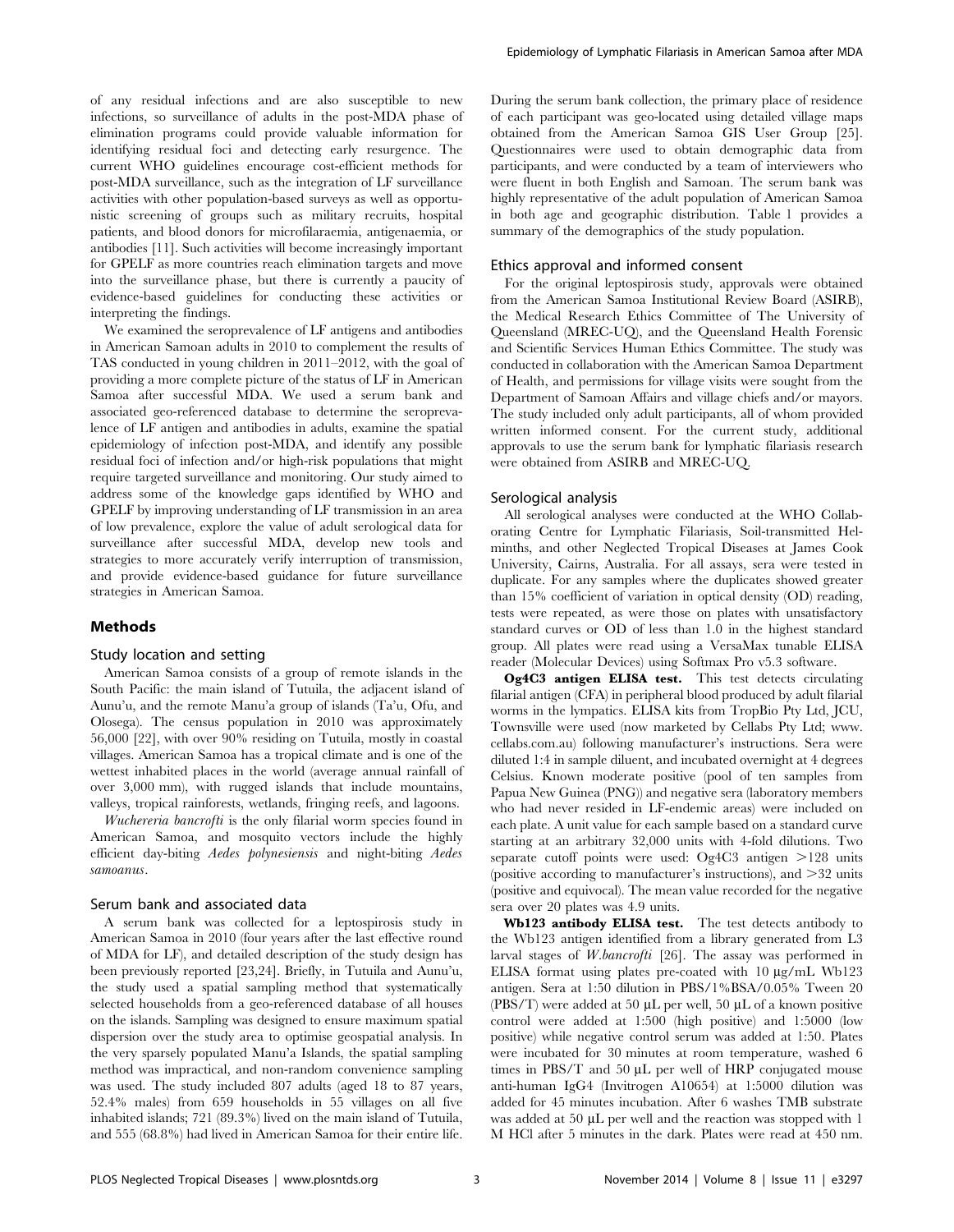|                                        | ₹               | participants |                          | Og4C3>128  |                          |                          | Og4C3>32                 |            |                          |       | Wb123             |            |                          |      | <b>Bm14</b>              |            |                          |                |
|----------------------------------------|-----------------|--------------|--------------------------|------------|--------------------------|--------------------------|--------------------------|------------|--------------------------|-------|-------------------|------------|--------------------------|------|--------------------------|------------|--------------------------|----------------|
|                                        | z               | శి           | z                        | Prevalence | õ                        | d                        | z                        | Prevalence | p<br>õ                   |       | z                 | Prevalence | õ                        | p    | z                        | Prevalence | õ                        | p              |
| samples<br>Total                       | 807             |              | 805                      |            |                          |                          | 805                      |            |                          |       | 806               |            |                          |      | 806                      |            |                          |                |
| Total positive                         |                 |              | $\circ$                  | 0.7%       |                          |                          | 26                       | 3.2%       |                          |       | 65                | 8.1%       |                          |      | 144                      | 17.9%      |                          |                |
| Gender                                 |                 |              |                          |            |                          |                          |                          |            |                          |       |                   |            |                          |      |                          |            |                          |                |
| Females                                | 380             | 47.1%        | $\circ$                  | 0.0%       | $\mathbf{r}$             | $\mathbf{L}$             | $\infty$                 | 2.1%       |                          |       | $\Xi$             | 2.9%       |                          |      | $\frac{4}{3}$            | 10.8%      |                          |                |
| Males                                  | 423             | 52.4%        | $\circ$                  | 1.4%       | $\bar{1}$                | $\mathbf{I}$             | $\frac{8}{2}$            | 4.3%       | $\overline{0}$<br>21     |       | 54                | 12.8%      | 4.90                     | 0.00 | 103                      | 24.3%      | 2.7                      | 0.00           |
| Age (years)                            |                 |              |                          |            |                          |                          |                          |            |                          |       |                   |            |                          |      |                          |            |                          |                |
| $20$                                   | 106             | 13.3%        | $\circ$                  | 0.0%       | $\mathbf{I}$             | $\mathbf{r}$             | $\overline{\phantom{0}}$ | 0.9%       | $\overline{\phantom{0}}$ |       | $\sim$            | 2.8%       | $\overline{\phantom{0}}$ |      | 5                        | 4.7%       | $\overline{\phantom{0}}$ |                |
| $20 - 29$                              | 147             | 18.4%        | $\sim$                   | 1.4%       | $\overline{\phantom{0}}$ | $\overline{\phantom{a}}$ | $\overline{\phantom{a}}$ | 4.8%       | 0.12<br>5.3              |       | $\overline{12}$   | 8.2%       | $\overline{3}$ .         | 0.09 | $\Xi$                    | 7.5%       | 1.6                      | 0.38           |
| $30 - 39$                              | 142             | 17.8%        | $\sim$                   | 1.4%       | $\overline{\phantom{m}}$ | 0.98                     | $\overline{\phantom{a}}$ | 4.9%       | 0.12<br>5.4              |       | $\frac{3}{2}$     | 9.2%       | 3.5                      | 0.06 | $\overline{5}$           | 21.8%      | 5.6                      | 0.00           |
| 40-49                                  | 160             | 20.0%        | $\overline{\phantom{0}}$ | 0.6%       | 0.5                      | 0.52                     | $\sim$                   | 1.9%       | 0.55<br>2.0              |       | $\frac{6}{2}$     | 10.0%      | 3.8                      | 0.04 | 33                       | 20.6%      | 5.2                      | 0.00           |
| $50 - 59$                              | 119             | 14.9%        | $\circ$                  | 0.0%       | $\bar{\mathbf{r}}$       | $\mathbf{r}$             | $\sqrt{2}$               | 4.2%       | 0.17<br>4.6              |       | $\overline{c}$    | 8.4%       | $\overline{3.1}$         | 0.09 | $\overline{\mathrm{s}}$  | 25.2%      | $\ddot{\bullet}$ .8      | $\frac{8}{10}$ |
| $60 - 69$                              | $\rm 89$        | 11.1%        | $\overline{\phantom{0}}$ | 1.1%       | 0.8                      | 0.87                     | $\overline{ }$           | 1.1%       | 0.90<br>$\ddot{ }$ :1    |       | $\infty$          | 9.0%       | 3.4                      | 0.08 | $\overline{24}$          | 27.0%      | 7.5                      | 0.00           |
| >70                                    | 36              | 4.5%         | $\circ$                  | 0.0%       | $\bar{1}$                | $\mathbf{r}$             | $\overline{\phantom{m}}$ | 2.8%       | 0.44<br>3.0              |       | $\sim$            | 8.3%       | $\overline{3.1}$         | 0.18 | G                        | 25.0%      | 6.7                      | 0.00           |
| Years lived in AS                      |                 |              |                          |            |                          |                          |                          |            |                          |       |                   |            |                          |      |                          |            |                          |                |
| Whole life                             | 555             | 68.8%        | 4                        | 0.7%       |                          |                          | IJ                       | 2.3%       |                          |       | 39                | 7.0%       |                          |      | 2                        | 15.7%      |                          |                |
| $>10$ years                            | 718             | 89.0%        | 4                        | 0.6%       | $\overline{\phantom{0}}$ |                          | $\overline{6}$           | 2.6%       | $\overline{\phantom{0}}$ |       | 55                | 7.7%       | $\overline{ }$           |      | 129                      | 18.0%      | $\overline{\phantom{0}}$ |                |
| 5 to 10 years                          | 54              | 6.7%         | $\circ$                  | $0.0\%$    |                          |                          | $\sim$                   | 3.7%       | 0.65<br>1.4              |       | $\mathsf{L}\cap$  | 9.3%       | $\overline{c}$           | 0.67 | $\circ$                  | 11.1%      | 0.6                      | 0.21           |
| $<$ 5 years                            | 28              | 3.5%         | $\sim$                   | 7.1%       | 13.7                     | 0.003                    | 4                        | 14.3%      | 6.2                      | 0.002 | $\mathsf{L}\cap$  | 17.9%      | 2.6                      | 0.06 | $\infty$                 | 28.6%      | 1.8                      | 0.16           |
| Occupational groups                    |                 |              |                          |            |                          |                          |                          |            |                          |       |                   |            |                          |      |                          |            |                          |                |
| Indoor                                 | 192             | 23.8%        | $\circ$                  | 0.0%       | $\mathbf{I}$             |                          | $\sim$                   | 1.6%       | $\overline{\phantom{m}}$ |       | $\mathsf{\sigma}$ | 4.7%       | $\overline{ }$           |      | 26                       | 13.5%      | $\overline{ }$           |                |
| Outdoor                                | 3               | 7.7%         | $\circ$                  | 0.0%       |                          |                          | $\,$ $\,$                | 4.8%       | 0.16<br>3.2              |       | $\circ$           | 9.7%       | 22                       | 0.16 | $\overline{\mathbf{u}}$  | 21.0%      | $\overline{1}$           | 0.17           |
| Tuna cannery workers                   | $\overline{73}$ | 9.0%         | $\sim$                   | 2.7%       | 3.3                      | 0.17                     | $\overline{\mathcal{A}}$ | 5.5%       | 0.10<br>3.6              |       | $\overline{-}$    | 15.1%      | 3.6                      | 0.01 | $\frac{6}{2}$            | 21.9%      | $\frac{8}{18}$           | 0.10           |
| Others (mixed, unknown,<br>unemployed) | 480             | 59.5%        | 4                        | 0.8%       |                          |                          | $\frac{6}{2}$            | 3.3%       | 0.22<br>2.2              |       | 39                | 8.1%       | $\frac{8}{1}$            | 0.12 | 89                       | 18.5%      | 1.5                      | 0.12           |
| Household income (USD)                 |                 |              |                          |            |                          |                          |                          |            |                          |       |                   |            |                          |      |                          |            |                          |                |
| $<$ \$10,000                           | 324             | 40.1%        | ω                        | 0.9%       | $\overline{\phantom{0}}$ |                          | $\equiv$                 | 3.4%       | $\overline{\phantom{0}}$ |       | $\sqrt{2}$        | 9.3%       | $\overline{\phantom{0}}$ |      | 8                        | 20.4%      | $\overline{\phantom{0}}$ |                |
| \$10,000-\$20,000                      | 230             | 28.5%        | $\sim$                   | 1.3%       | 1.2                      | 0.67                     | $\approx$                | 4.3%       | 0.55<br>$1.\overline{3}$ |       | 20                | 8.7%       | 0.9                      | 0.83 | $\overline{a}$           | 17.4%      | 0.83                     | 0.39           |
| \$20,000-\$30,000                      | 6               | 7.6%         | $\circ$                  | 0.0%       | $\mathbf{r}$             | $\mathbf{I}$             | $\circ$                  | $0.0\%$    |                          |       | $\,$ $\,$         | 4.9%       | $\overline{0.5}$         | 0.28 | $\overline{\phantom{a}}$ | 19.7%      | 0.96                     | 0.90           |
| >530,000                               | $\mathcal{Q}$   | 7.9%         | $\circ$                  | 0.0%       |                          | $\mathbf{r}$             | $\overline{\phantom{m}}$ | 1.6%       | 0.45<br>0.5              |       | $\sim$            | 3.1%       | $\frac{3}{2}$            | 0.12 | $\overline{\phantom{a}}$ | 10.9%      | 0.48                     | 0.08           |
| Unknown                                | 128             | 15.9%        | $\circ$                  | 0.0%       |                          |                          | $\overline{\mathcal{A}}$ | 3.1%       | 0.89<br>$\overline{0}$   |       | $\overline{c}$    | 7.8%       | $_{\rm 0.8}$             | 0.63 | ٥ŗ                       | 14.8%      | 0.68                     | 0.18           |
|                                        |                 |              |                          |            | Chi2/Fisher*             |                          |                          |            | Chi2/Fisher*             |       |                   |            | Chi2/Fisher*             |      |                          |            |                          | Chi2/Fisher*   |
| Island of residence                    |                 |              |                          |            | p                        |                          |                          |            | ρ                        |       |                   |            | ρ                        |      |                          |            | ρ                        |                |
| Tutuila                                | 721             | 89.3%        | 9                        | 0.7%       | 1.00                     |                          | 26                       | 3.2%       | 0.10                     |       | 57                | 7.1%       | 0.65                     |      | 127                      | 15.8%      | 0.62                     |                |
| Other islands                          | 86              | 10.7%        | $\circ$                  | $0.0\%$    | 1.00                     |                          | $\circ$                  | 0.0%       | 0.10                     |       | $\infty$          | 1.0%       | 0.65                     |      | $\overline{1}$           | 2.1%       | 0.62                     |                |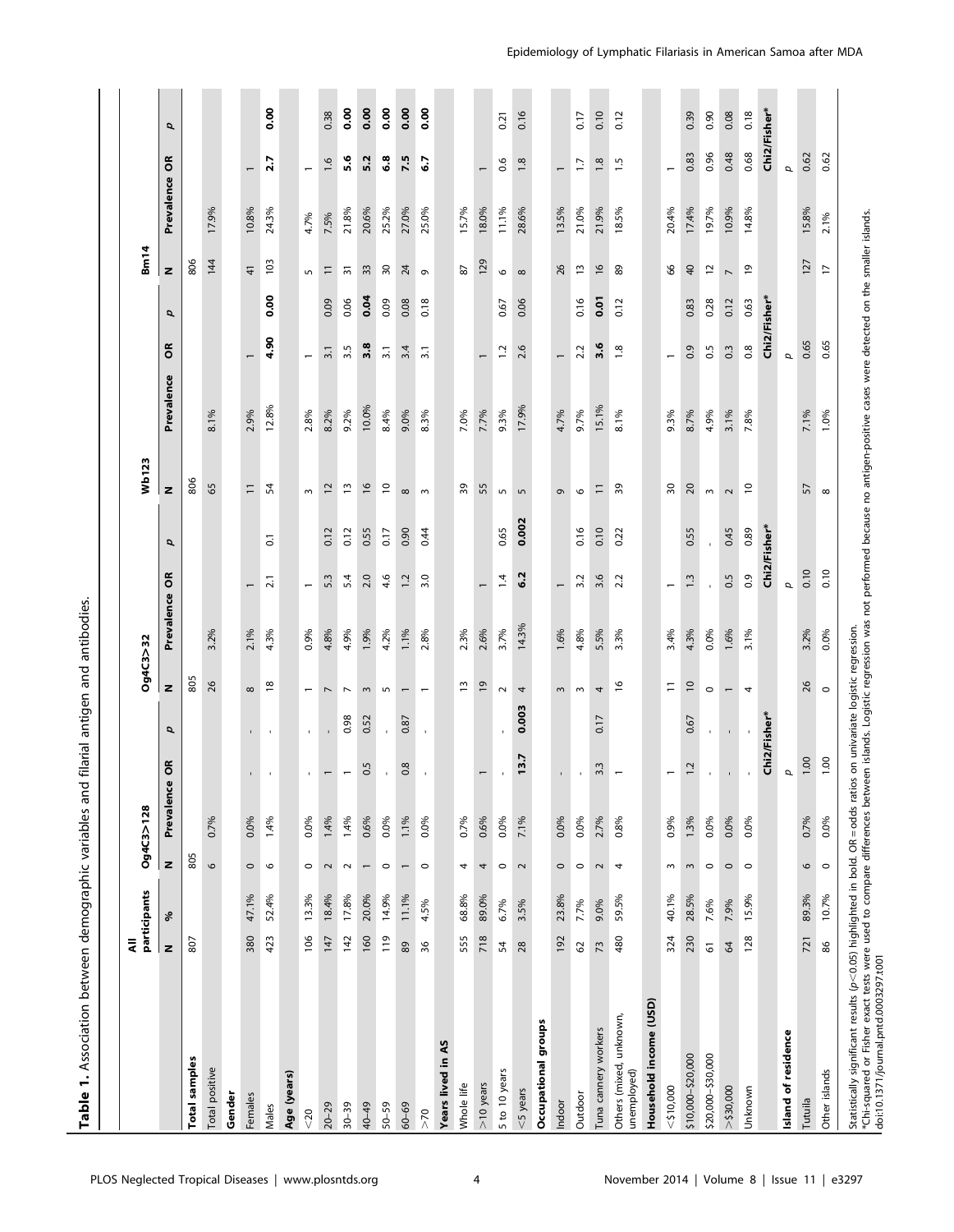Samples were classed as positive if their average optical density (OD) ratio was 9 or more times the negative control (based on the average ratio of of the low positive 1:5000 serum control to blank). The mean OD ratio of the negative control to blank over 19 plates was 1.0.

Bm14 antibody ELISA test. The test detects antibody to an antigen identified from a cDNA library screened using sera from microfilaria positive people [27]. Sera were tested at 1:50 dilution using the method described by [27] and [12]. A known positive control from PNG (S19) and negative serum from lab members were included on each plate. A 7-point standard curve in duplicate using a known high positive serum from PNG (S200) starting at 1:200 dilution (1000 arbitrary units) and then 2–fold serial dilutions in PBS/T was included on each plate. A 4-parameter calibration curve was used to estimate the units of Bm14 antibody per sample. The cutoff for positivity was 125 units determined empirically as described by [27] using known positive and negative serum panels.

#### Statistical analysis

Outcome measures used for statistical analyses were ELISA test results for each LF antigen and antibody. For Og4C3 antigen, statistical analyses were performed using two different cutoff points:  $>128$  units (positive results) and  $>32$  units (equivocal and positive results). Independent variables assessed included age, sex, years lived in American Samoa, occupation, household income, and island of residence. The number of years lived in American Samoa was categorized into  $\leq$  years (to reflect those who did not live in American Samoa during local MDA activities from 2000 to 2006), 5–10 years (those who lived in Am Sam during some of the local MDA activities), and  $>10$  years (those who lived in Am Sam during all of the MDA activities). Occupation groups were categorized into those who worked i) predominantly indoors, ii) predominantly outdoors, iii) tuna cannery workers (the largest non-government employer in American Samoa; >90% of employees are migrant workers), and iv) others (including unemployed, unknown occupation, and those who have jobs that include both indoor and outdoor work). Data on household income was available in four categories. Island of residence was categorized into Tutuila and other islands.

The serum bank consisted of samples and data on 807 participants. There was sufficient serum in 805 samples to perform ELISA for Og4C3 antigen, and in 806 samples for Wb123 and Bm14 antibodies. Data on gender were available for 803 participants, on age for 798, on years lived in American Samoa for 800, and on household income for 679. Island of residence and geo-locations of households were available for all participants.

Chi-squared or Fisher exact tests were used to compare outcomes for categorical independent variables. Variables with  $p<0.1$  were selected for further analyses using univariate logistic regression, and odds ratios (OR) were calculated. STATA v11.1 software (StataCorp, College Station, Texas) was used for all analyses, and  $\dot{p}$  values of  $\leq 0.05$  were considered to indicate statistical significance.

## Analysis of geographical clustering of serological indicators

During the serum bank collection, the primary place of residence of each participant was geo-located using village maps produced using geo-referenced data from the American Samoa GIS User Group [25]. Data available included island/village boundaries, and the location of houses, schools, churches and major infrastructure. For spatial analyses, only data from the main island of Tutuila were included. Populations and inhabited areas on Aunu'u and the Manu'a islands were too small for geospatial analysis to be meaningful. Maps were produced to show the distribution of participants' households, and locations of participants with positive ELISA for each antigen and antibody. The spatial distribution of participants based on years lived in American Samoa was also examined to determine if migrants were concentrated in any villages. All geo-spatial data were collated, stored, linked and mapped using ArcMap v10.0 (Environmental Systems Research Institute, Redlands, CA).

Spatial dependence in the positive serological results for each antigen and antibody was investigated using a semivariogram in the statistical software R, using the geoR package version  $2.14.1$ (The R foundation for statistical computing). A semivariogram is a graphical representation of the spatial variation which allows for the quantification of spatial cluster size and the tendency for geographical clustering within a region. The semivariogram is characterized by three parameters: the sill, which is the spatially structured component of the semivariance (indicative of the tendency for geographical clustering); the nugget, which is the spatially unstructured component of the semivariance (representing random variation, very small-scale spatial variability or measurement error); and the range, which is the distance at which locations can be considered independent (indicative of the size of geographical clusters). To estimate the proportion of the variation that was spatially structured we divided the partial sill by the sum of the partial sill and nugget.

## Results

## Seroprevalence

 $Og4C3$  antigen levels of  $>128$  units (positive result) were found in 0.75% (6 persons, 95% CI 0.3–1.6%) of participants, and levels of  $>32$  units (equivocal plus positive results) in 3.2% (26 persons, 95% CI 0.6–4.7%). The seroprevalence of Wb123 and Bm14 antibodies were 8.1% (65 positives, 95% CI6.3–10.2%) and 17.9% (144 positives, 95% CI 15.3–20.7%) respectively.

## Factors associated with positive LF antigen and antibodies

Table 1 provides a summary of the associations between demographic variables and the presence of LF antigen and antibodies. Our results show that both antigen and antibody prevalence were higher in males compared to females (Table 1). Figure 1 shows the age distribution of participants, and the prevalence of antigen (Og4C3>128 and Og4C3>32) and antibodies (Wb123 and Bm14) in each age group. Antigenpositive individuals were identified in all age groups, with no significant difference between ages. Prevalence of both Wb123 and Bm14 antibodies were higher in the older age groups. In participants aged 30 years and older, Bm14 prevalence was two to three times higher than Wb123 prevalence in all age groups.

Antibody and antigen prevalence were inversely associated with the number of years lived in American Samoa (Figure 2 and Table 1). Of all study participants,  $68.8\%$  (n = 555) had lived in American Samoa for all of their lives. Compared to individuals who had lived in American Samoa for over 10 years, new migrants who had lived there for  $\leq$ 5 years had odds ratios of 13.7 (95% CI: 2.4–78.4) of having Og4C3 antigen of  $>128$  units, and odds ratio of 6.1 (95% CI: 1.9–19.4) of having Og4C3 antigen of  $>32$  units (Table 1). New migrants also had higher prevalence of Wb123 and Bm14 antibodies compared to those who had lived in American Samoa for  $>10$  years, but differences were not statistically significant. The prevalence of antibodies and antigen were higher in residents on the main island of Tutuila compared to those who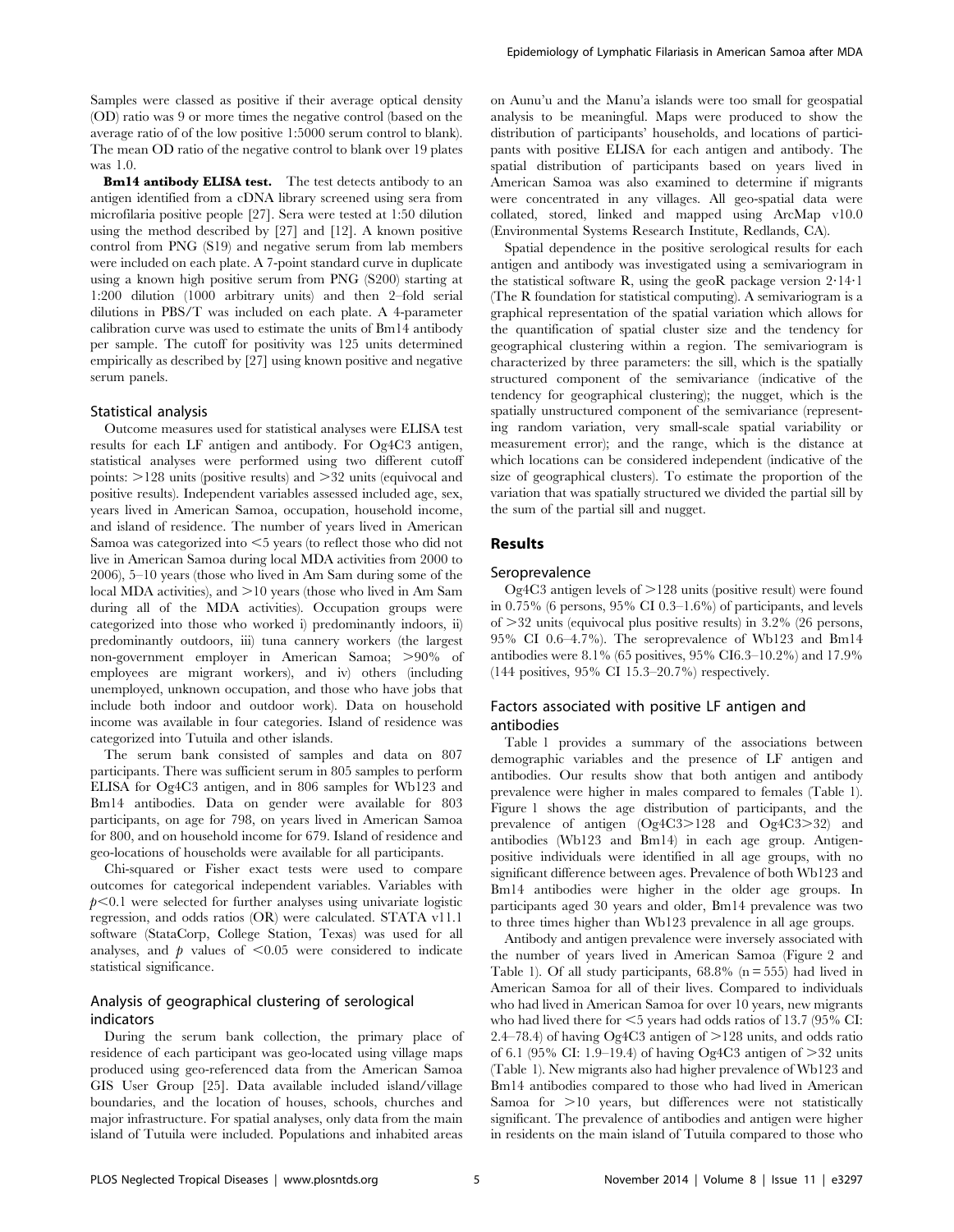

Figure 1. Prevalence of filarial antigen and antibodies by age groups, American Samoa 2010. doi:10.1371/journal.pntd.0003297.g001

lived in smaller islands, but differences were not statistically significant. Tuna cannery workers had significantly higher prevalence of Wb123 antibodies, but there were no other associations between occupational groups and seroprevalence. Our study did not find any association between income and seroprevalence.



Years lived in American Samoa

Figure 2. Prevalence of filarial antigen and antibodies by years lived in American Samoa. doi:10.1371/journal.pntd.0003297.g002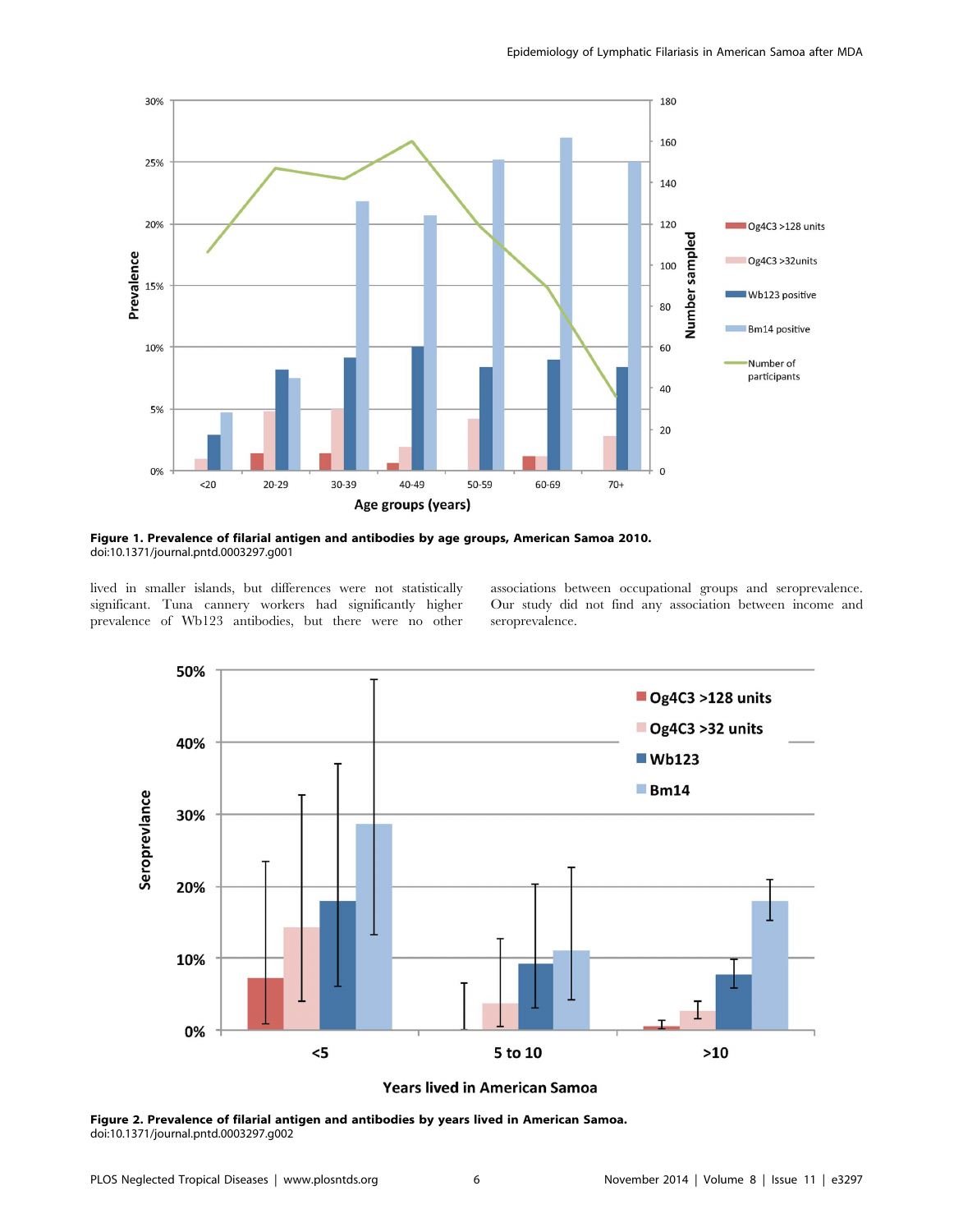

Figure 3. Population distribution on the islands of American Samoa 2010 (Reproduced from Lau et al. (23). doi:10.1371/journal.pntd.0003297.g003

## Geographical clustering of serological indicators

For reference, a kernel density map of population distribution in American Samoa is shown in Figure 3 (reproduced from [23]). The household locations of individuals with positive and negative Bm14 and Wb123 antibodies are shown in Figure 4a and 4b, and positive/equivocal Og4C3 levels shown in Figures 5a and 5b. High resolution maps of the villages of Fagalii (Figure 6a) and Ili'ili (Figure 6b) show the locations of participants' households, those with positive/equivocal results for Og4C3, and the location of the elementary school where two ICT-positive children were identified during the 2011 Transmission Assessment Survey.

While the semivariograms for Wb123 and Bm14 antibodies did not reveal any significant small-scale spatial variation, the semivariograms for antigen (both Og4C3>128 units and Og4C3.32 units) showed considerable residual spatial variation (Figure 7 and Table 2). Our results indicate that the average size of a cluster for  $Og4C3>128$  units was 1,242 metres and the proportion of the variation in  $Og4C3>128$  units explained by geographical proximity was 85%. The average size of a cluster for  $Oq4C3>32$  units was 1,498 meters and the proportion of the variation in  $Og4C3 > 32$  units explained by geographical proximity was  $62\%$ . Migrants who had lived in American Samoa for  $\leq 5$ 



Figure 4. Household locations of individuals with positive and negative antibodies on Tutuila. A. Wb123, B. Bm14. doi:10.1371/journal.pntd.0003297.g004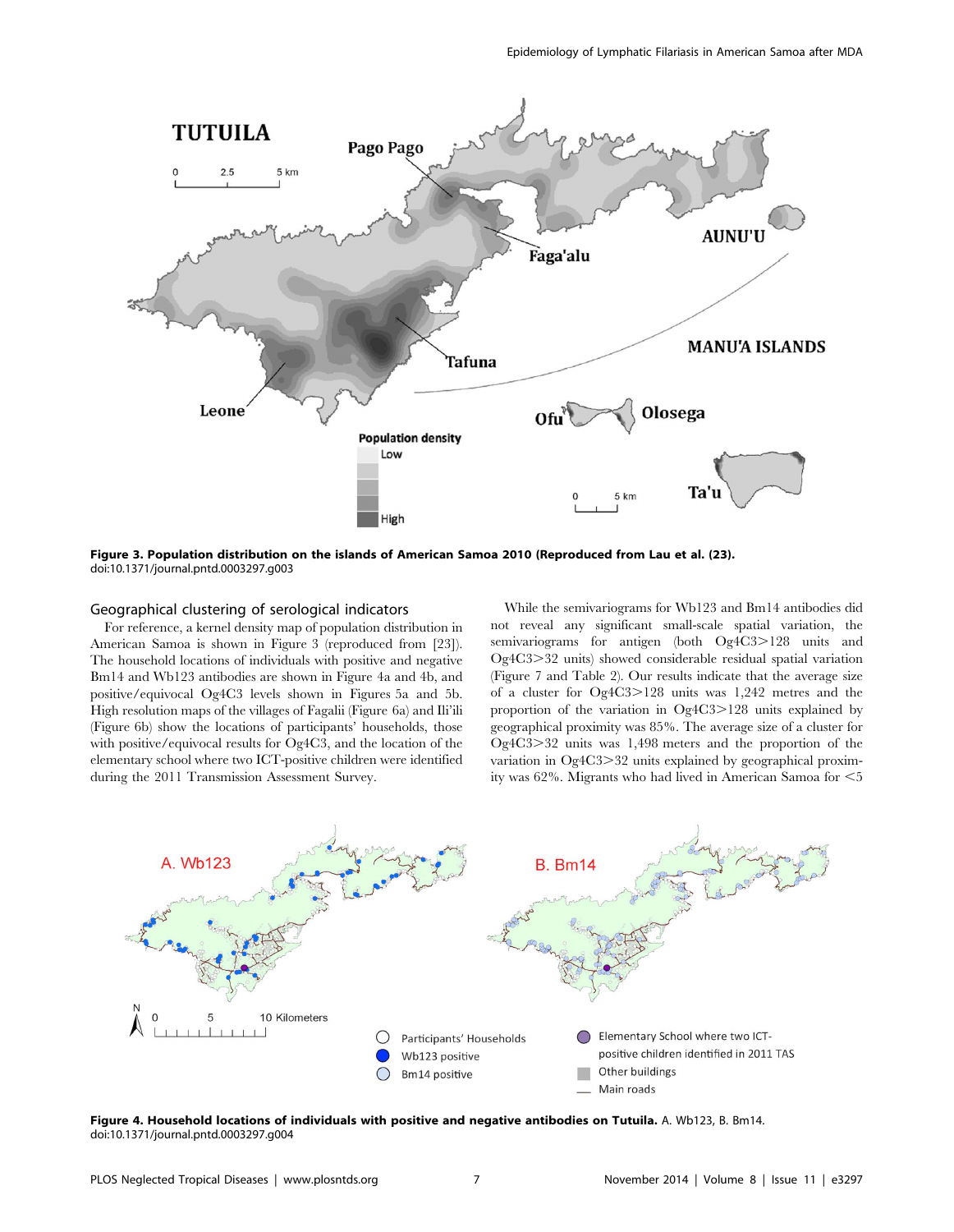

Figure 5. Household locations of individuals with positive and negative antigen on Tutuila. A. Og4C3>128 units, B. Og4C3>32 units. doi:10.1371/journal.pntd.0003297.g005

years and 5–10 years were dispersed throughout the territory, and no significant clustering was found.

## Discussion

Our study demonstrates that high-risk populations for LF in American Samoa include adult males and recent migrants. The results also suggest the possible existence of residual foci of antigen-positive individuals in American Samoa. Although our findings do not provide conclusive evidence of recent transmission, further investigation is recommended to confirm (or otherwise) the possible high-risk populations and locations, and determine whether ongoing targeted surveillance of these groups is warranted, particularly in the Samoan Islands where there is a history of resurgence despite achieving very low prevalence [4].

The prevalence of Wb123 and Bm14 antibodies differed significantly, and further research is required to understand the role of each laboratory test in post-MDA surveillance. There was a sharp rise in Bm14 antibody prevalence from age 30–39 years, which was also observed by Mladonicky et al in 2006 in three villages of American Samoa [9]. We found that Wb123 antibody prevalence peaked in participants aged between 30 and 40 years, but at much lower prevalence than Bm14 antibody. Wb123 antibody is a relatively new assay, and the indicative cutoff point used in this study could have contributed to the differences between the prevalence of Wb123 and Bm14 antibodies. Neither Wb123 nor Bm14 antibody prevalence declined with age, but at present we cannot distinguish long-term persistence of antibodies from ongoing transmission. Other studies have noted persistence of Wb123 antibodies in adults for many years after MDA, although significant decline was observed in those who were antigen-negative [28].

Positive Og4C3 antigen was found in all age groups and did not show any age-specific patterns. The presence of Og4C3 is not necessarily associated with microfilaraemia and does not provide evidence of ongoing transmission. Antigen prevalence drops



Figure 6. High resolution village maps of A. Fagali'I and B. Ili'ili, showing household locations of individuals with Og4C3 antigen of >128 units and >32 units, and school where two ICT-positive children identified in 2011 TAS. doi:10.1371/journal.pntd.0003297.g006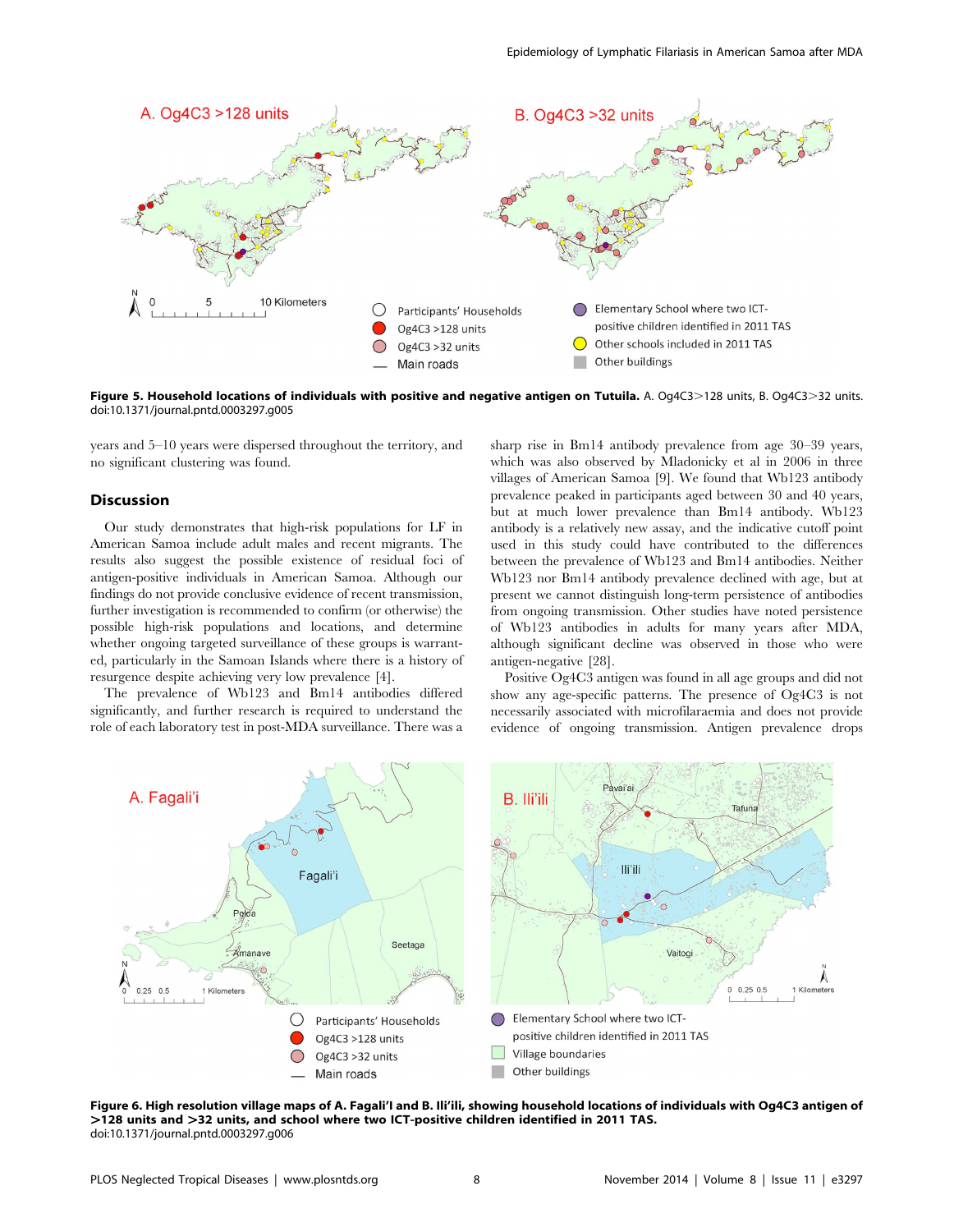

Figure 7. Semivariograms of spatial dependence of antigen and antibodies: A. Og4C3>128 units, B. Og4C3>32 units, C. Wb123 positive, D. Bm14 positive. doi:10.1371/journal.pntd.0003297.g007

| Table 2. Spatial parameters of geographical clustering of Og4C3 antigen, and Wb123 and Bm14 antibodies. |  |  |  |  |  |  |
|---------------------------------------------------------------------------------------------------------|--|--|--|--|--|--|
|---------------------------------------------------------------------------------------------------------|--|--|--|--|--|--|

| Spatial parameters                                   | Og4C3>128 | Oq4C3>32 | <b>Wb123</b> | <b>Bm14</b> |
|------------------------------------------------------|-----------|----------|--------------|-------------|
| Range (meters)                                       | 1,242     | 1,498    | 60           | <b>NA</b>   |
| Partial sill                                         | 0.00965   | 0.0451   | 0.015        | <b>NA</b>   |
| Nugget                                               | 0.00173   | 0.0281   | 0.075        | <b>NA</b>   |
| Proportion of variance due to spatial dependence (%) | 85        | 62       |              | <b>NA</b>   |

doi:10.1371/journal.pntd.0003297.t002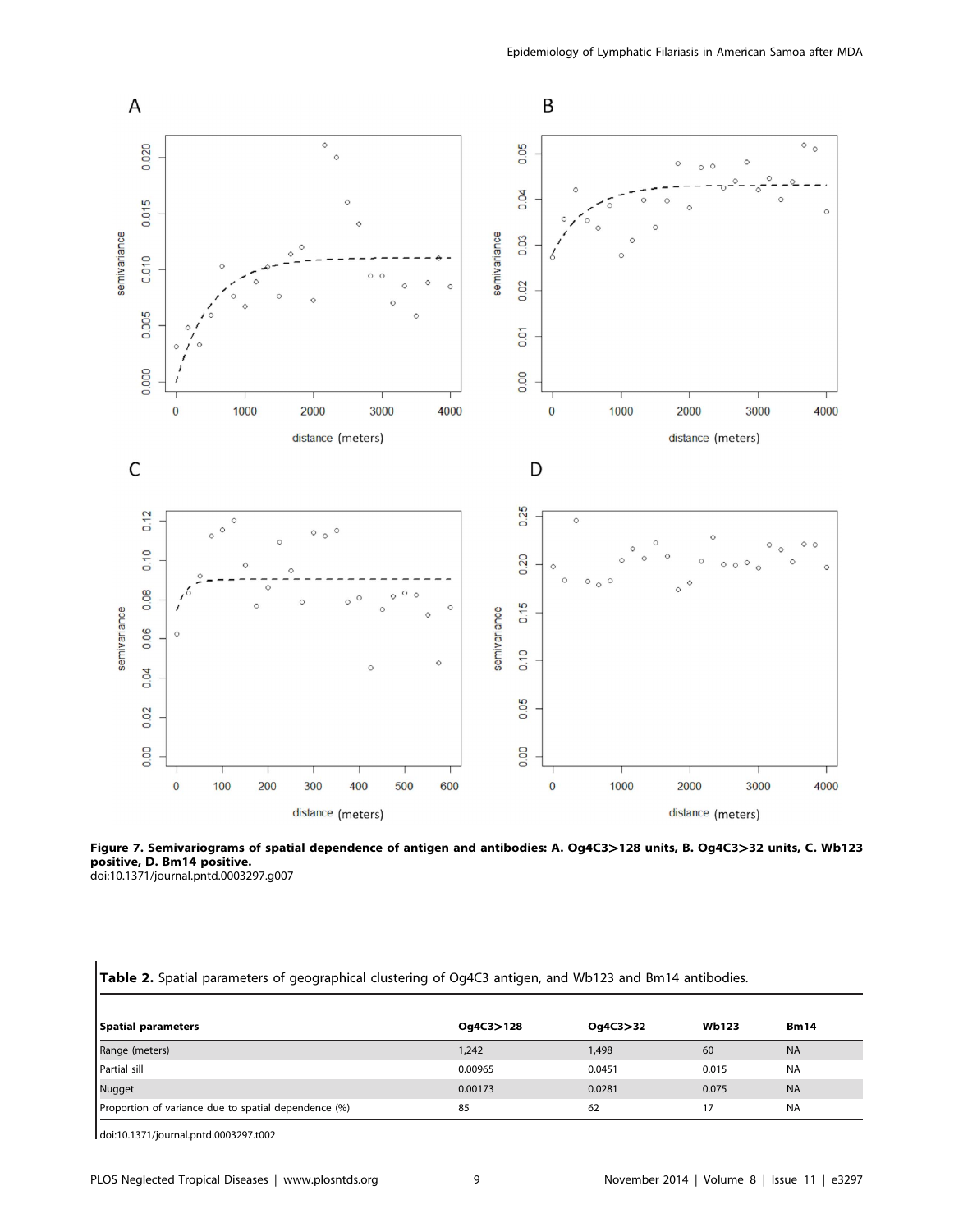dramatically after MDA, but it is not possible to unequivocally distinguish between recent or past infection based on Og4C3 alone. However, for  $W$ . bancrofti areas, the WHO currently supports the use of circulating filarial antigen prevalence (measured by ICT card test) as an indicator of LF infection, and it is one of the options of diagnostic tests used for measuring the prevalence of infection at each stage of the elimination process (pre-MDA mapping, sentinel and spot check sites, and TAS). The Og4C3 antigen has also been used in a similar study in Haiti that investigated clustering of residual antigen-positive persons in low endemic areas [19].

In our study, three aspects of the Og4C3-positive individuals raised suspicion about the possibility of recent transmission. Firstly, one cluster of Og4C3-positive adults was located in very close proximity to the two ICT-positive children found during the 2011 TAS. Secondly, Og4C3 prevalence in our study was higher in migrants (mostly from Samoa) even though baseline antigen prevalence in 1999 was much lower in Samoa (4.5%) than American Samoa (16.5%). If positive Og4C3 in our sample predominantly reflected infections in the remote past, prevalence would be expected to be lower in the migrants. Thirdly, we found significant spatial clustering of Og4C3 antigen, but not of Wb123 or Bm14 antibodies. If the Og4C3-positive adults in our study were predominantly infected in the remote past, clustering would have been much less likely, as demonstrated by the absence of clustering of antibody-positive adults.

Data on microfilaraemia would have helped determine the presence of ongoing transmission, but this was not possible with a serum bank. Despite this limitation, we believe that our seroprevalence study of adults provided valuable information about potential residual infections in American Samoa. Similar studies should be considered elsewhere for post-MDA surveillance and for identifying high-risk populations and/or locations that might warrant more intense targeted surveillance.

Higher LF seroprevalence in males corroborates findings from some of the previous studies in Samoa [7,18] and American Samoa [29], and could be explained by more time spent outdoors for work and recreation compared to females. Interestingly, LF prevalence was found to be equivalent in males and females in 1999 prior to MDA in American Samoa, but Liang et al. reported a shift toward higher prevalence in males in sentinel site surveys conducted during and after MDA [29]. Our study (using a much larger and more representative sample of the adult population) confirms the higher prevalence among males post-MDA in American Samoa.

Our results also indicate higher antigen prevalence in new migrants, who were mostly from a neighbouring LF-endemic country where transmission is still occurring in some areas. This suggests that human movement could be an important pathway for parasite reintroduction and subsequent resurgence of LF in American Samoa. Visitors and migrants travel for family, work, and economic reasons and usually live and work in close proximity to local American Samoans. Prolonged visits and cross migration are also common, and further increase the chances of parasite reintroduction. In addition, American Samoans also travel frequently to Samoa and other neighbouring Pacific Islands, and could be at significant risk of infection if staying for extended periods in areas of high prevalence. In 2012, there were a total of 67,979 international arrivals to American Samoa (with a local population of  $\sim 56,000$ ). Of these 44,830 were citizens of other Pacific Islands, including 22,600 arrivals of returning citizens of American Samoa. A total of 20,082 arrivals were Samoan citizens, with 158 travelling for business, 4,158 for employment, 7,123 returning residents, and 8,757 visiting relatives [22]. Further

research is required to improve understanding of the role of human movement in parasite reintroduction into American Samoa, and the consequent risk of resurgence based on travel patterns between Samoa and American Samoa, and LF prevalence at places of origin of visitors and new migrants. Cross-border strategies to coordinate efforts between Samoa and American Samoa for LF elimination and surveillance should also be considered.

American Samoa's population mostly live on ancestral land, and most of the study participants had lived in the same village for most or all of their lives, thus providing an excellent opportunity to examine disease transmission patterns. Our results indicate that most of the spatial distribution of antigenaemia could be accounted for by geographical proximity of place of residence. Geo-spatial analysis provided some evidence of possible microspatial clustering of antigen-positive adults at the neighborhood level at two villages. Clustering at the household level suggests that the home environment is important in transmission even though one of the major vectors is day-biting. The close proximity between the elementary school attended by the two ICT-positive young children identified during the 2011 TAS and one of the possible village clusters suggests possible ongoing transmission. Our results indicate an average cluster size of 1,200 meters to 1,500 meters for antigenaemia, and the estimate of cluster size provides important information for the design of further studies to identify local transmission foci.

Our study demonstrates the potential value of geospatial databases in post-intervention surveillance, monitoring, and evaluation for identifying possible micro-spatial clusters that might not be captured by routine TAS alone. Early detection of such clusters could be essential for timely intervention to reduce the risk of resurgence. Geospatial analysis could therefore potentially be used as an additional tool for verifying elimination status and for confirming that transmission has been interrupted. Changes in the spatial distribution of serological markers over time would also potentially be useful for identifying focal transmission, but unfortunately results of previous surveys in American Samoa were only located to the village rather than household level, and not of sufficiently high spatial resolution for the types of analyses conducted in this study or for comparing changes over time.

Further operational research could also explore the use of geospatial data for informing programme delivery (e.g. by identifying the size of clusters and delineating areas that might warrant targeted surveillance and monitoring); calculating the distance of influence on infection risk that antigen-positive persons have on their near neighbours; and determining transmission threshold targets that include a spatial component rather than just a simple average prevalence for an entire evaluation unit. The accuracy of prevalence estimations in evaluation units will also depend on spatial heterogeneity within the boundaries of the unit. Risk of LF and drivers of transmission are unlikely to be entirely uniform within any evaluation units, and be determined by many factors such as climatic conditions, population density, urban versus rural areas, MDA coverage, and vector species and density. The average prevalence in an evaluation unit could therefore mask focal areas of high prevalence (hotspots) if they are surrounded by large areas of low prevalence. Consequently, estimations of average prevalence in an area could vary greatly depending on how evaluation units were determined. Hotspots are more likely to be missed if they are small, in evaluation areas with greater spatial heterogeneity in risks and drivers, and when prevalence is very low such as in the post-MDA surveillance phase. Careful definition of evaluation units will therefore be crucial for optimising the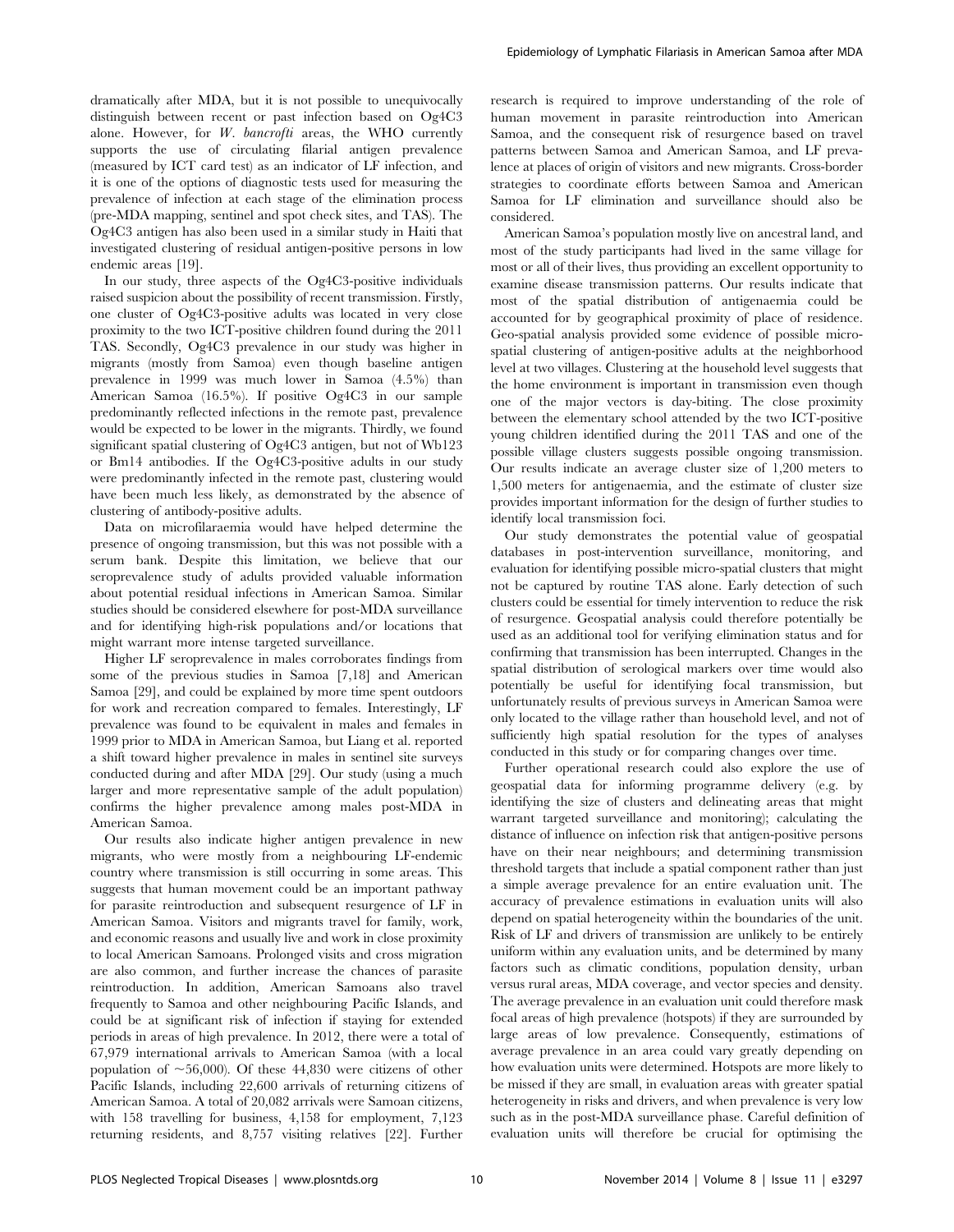probability of identifying any residual hotspots of transmission or early resurgence.

One of the challenges pertaining to geospatial methods of cluster detection when utilising point location data is that such data are prone to random error and random variation in the presence of rare disease events and/or inadequate representation of the population at risk. We therefore used a robust geostatistical method to identify the presence of geographical clustering in our point location data by partitioning the variation in data that was due to random error and the variation that is due to spatial clustering. Semivariography (as utilized in this study) demonstrated that spatial clustering was present in the study area (Tutuila) but does not identify the location of clusters. The location of clusters could be further investigated by using model-based geostatistics that account for diagnostic uncertainty and variation in factors such as climate, population, and entomological parameters to produce predictive risk maps of LF.

Spatial decision support systems are being used for malaria elimination programs, and similar tools could also be useful for LF [30]. A geospatial platform could also be used to integrate environmental and entomological data with human surveillance data, and used to explore possible environmental drivers of disease transmission, the impact of vector control on elimination programs, and the potential for using xenomonitoring to enhance post-MDA surveillance.

This study also demonstrates the usefulness of high-quality serum banks for investigating multiple diseases (a dengue seroprevalence study was also conducted using the same serum bank [31]), and provides an example of successful collaboration between researchers of different diseases to improve the cost-effectiveness of field epidemiology investigations, which are often expensive and logistically challenging. We believe that the WHO's recommendations of integrating of LF surveillance activities with other population-based surveys are logistically feasible and practical.

Our findings should be interpreted in light of potential limitations. First, the serum bank used for the study was collected for a leptospirosis study, and we could not ascertain whether participants had previously been diagnosed with or treated for LF, or participated in MDA in American Samoa or elsewhere. Only 28 participants  $(3.9\%)$  were recent migrants (lived  $\leq$ 5 years in American Samoa), and although they would not have been living in American Samoa during MDA activities, some might have received MDA in Samoa or other home countries. However, we have no reason to believe that our participants were biased with respect to MDA compliance locally or elsewhere. Second, there were only six participants with Og4C3 of  $>128$  units, and 26 participants with  $Og4C3$  of  $>32$  units, and small numbers could have affected the accuracy of spatial analyses. Small numbers generally reduce the likelihood of identifying statistically significant associations, but despite this, we found significant results using robust tests and geospatial analyses. Third, participants in the serum bank included adults of all ages, but did not include children or adolescents. Results of TAS conducted at about the same time provided antigen prevalence data in 6–7 year old

## References

- 1. World Health Organization (2014) Lymphatic Filariasis. Available: [http://www.](http://www.who.int/mediacentre/factsheets/fs102/en/) [who.int/mediacentre/factsheets/fs102/en/.](http://www.who.int/mediacentre/factsheets/fs102/en/) Accessed 24 March 2014.
- 2. WHO Western Pacific Region. Division of Pacific Technical Support (2013) Pacific Programme to Eliminate Lymphatic Filariasis. Available: [http://www.](http://www.wpro.who.int/southpacific/pacelf/en/) [wpro.who.int/southpacific/pacelf/en/](http://www.wpro.who.int/southpacific/pacelf/en/). Accessed 25 March 2014.
- 3. Ichimori K, Crump A. (2005) Pacific Collaboration to Eliminate Lymphatic Filariasis. Trends Parasitol 21: 441–444.
- 4. World Health Organization Western Pacific Regional Office, Manila, Philippines. (2006) The PacELF Way: towards the elimination of lymphatic

children, but data on antigen and antibody levels in children of all ages would help improve understanding of the application of diagnostic tests for post-MDA surveillance. Finally, participants were geo-located to place of residence, but LF infection could occur elsewhere, particularly in the presence of efficient day-biting vectors. If vectors were predominantly night-biting, clustering of infections could potentially be even more readily defined around household locations.

This study provides preliminary results to support the importance of further research designed to specifically focus on improving understanding of disease transmission at the last stages of elimination when prevalence is very low; answering operational questions in LF elimination programs, especially the role of migration; developing tools to enhance the effectiveness of post-MDA surveillance and monitoring; and providing an evidence base for elimination strategies and targets. Follow up studies are being conducted in American Samoa to determine whether hotspots truly exist, develop models to quantify the significance of migrants in LF elimination, and explore the use of molecular xenomonitoring in the Pacific Island setting. The study also highlights the importance of assessing locally relevant risks for infection, which could vary significantly between places depending on cultural, societal, and environmental factors, as well as filarial species and mosquito vectors. The approach and results of this study are specifically relevant for the Samoan islands, but could also provide insight into LF transmission in other LF-endemic areas, and be pertinent to other Pacific Islands with similar vectors, lifestyle, culture, climate, environmental conditions, and migration patterns.

#### Supporting Information

Checklist S1 STROBE Checklist for observational studies. (DOC)

#### Acknowledgments

We would like to thank Cathy Steel and Thomas B. Nutman (National Institutes of Health, Bethesda, MD, USA) for discussions on the use and interpretation of the Wb123 assay; Hayley Joseph (The Walter and Eliza Hall Institute of Medical Research) for advice on laboratory assays; Mark Schmaedick (American Samoa Community College) for providing local expertise and reviewing the manuscript. We would also like to acknowledge Philip Weinstein (University of South Australia), Archie Clements (Australian National University), John DePasquale (formerly of LBJ Tropical Medical Center, American Samoa), Tele Hill (American Samoa Department of Health), and all field assistants for their contribution to the design and/or implementation of the original field study and collection of the geo-referenced serum bank.

#### Author Contributions

Conceived and designed the experiments: CLL KYW LB RJSM SF PJL PMG. Performed the experiments: CLL KYW LB RJSM PMG. Analyzed the data: CLL KYW LB RJSM PJL PMG. Contributed reagents/ materials/analysis tools: CLL KYW LB RJSM WM PMG. Wrote the paper: CLL KYW LB RJSM PMG.

filariasis from the Pacific, 1999–2005. Available: [http://whqlibdoc.who.int/](http://whqlibdoc.who.int/wpro/2006/9290612150_eng.pdf) [wpro/2006/9290612150\\_eng.pdf](http://whqlibdoc.who.int/wpro/2006/9290612150_eng.pdf). Accesed 25 March 2014.

- 5. Ciferri F, Siliga N, Long G, Kessel JF (1969) A Filariasis Control Program in American Samoa. Am J Trop Med Hyg 18: 369–378.
- 6. Government of Samoa MoH (2012) Report of Samoa Mass Drug Administration for Lymphatic Filariasis conducted on 25–27 November 2011.
- 7. Ichimori K, Tupuimalagi-Toelupe P, Iosia VT, Graves PM. (2007) Wuchereria bancrofti Filariasis Control in Samoa before PacELF (Pacific Programme to Eliminate Lymphatic Filariasis). Trop Med and Health 35: 261–269.